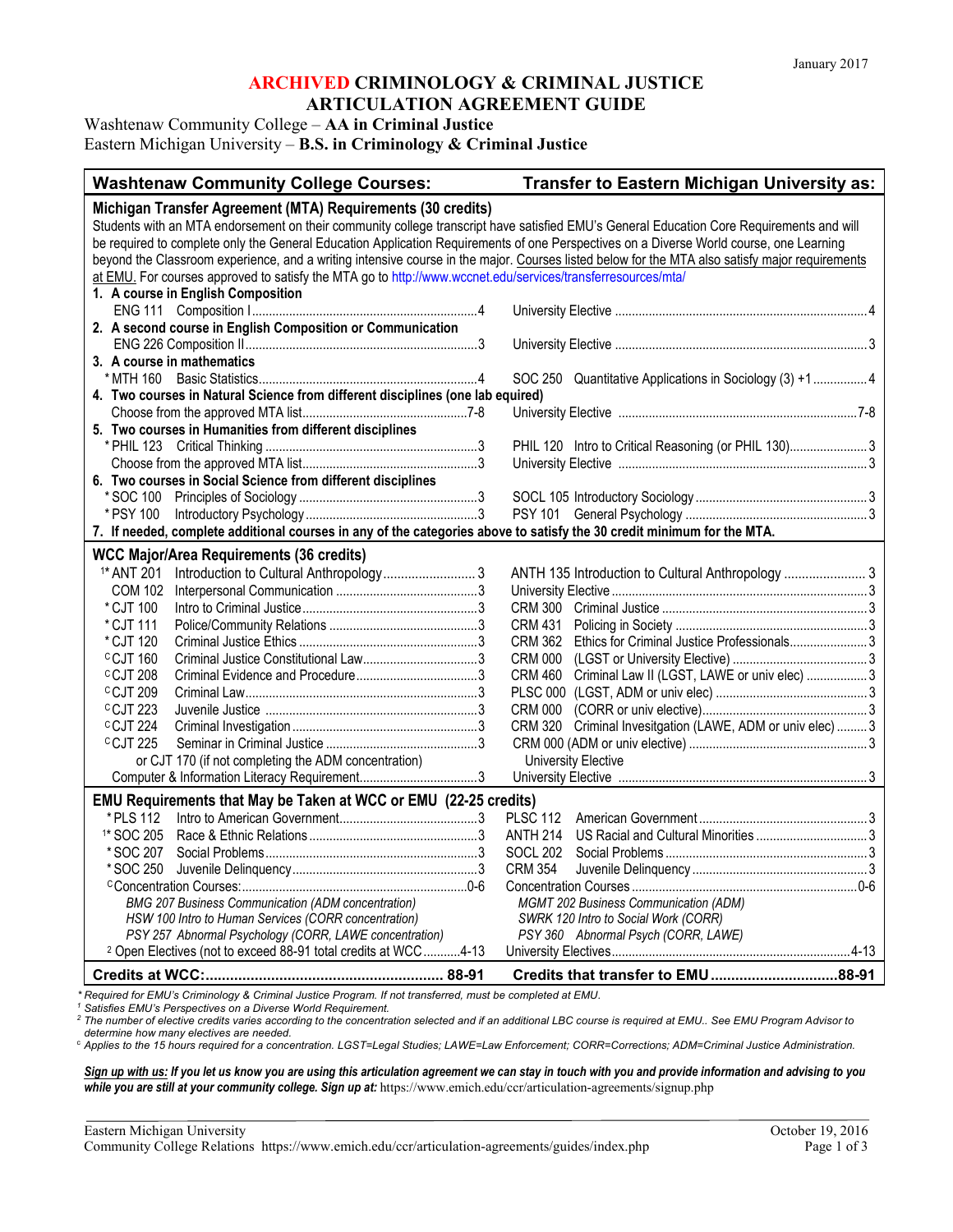Washtenaw Community College – **AA in Criminal Justice**

Eastern Michigan University – **B.S. in Criminology & Criminal Justice**

| <b>Completion of EMU's</b>                                                                                                                                                                                                                                                                                                                                                                                                                                                                                                                                                                                                                         |                                                                                                                                                                                                                                                                                                                                                                                                                                                                                                                                                                                   |
|----------------------------------------------------------------------------------------------------------------------------------------------------------------------------------------------------------------------------------------------------------------------------------------------------------------------------------------------------------------------------------------------------------------------------------------------------------------------------------------------------------------------------------------------------------------------------------------------------------------------------------------------------|-----------------------------------------------------------------------------------------------------------------------------------------------------------------------------------------------------------------------------------------------------------------------------------------------------------------------------------------------------------------------------------------------------------------------------------------------------------------------------------------------------------------------------------------------------------------------------------|
| <b>Criminology and Criminal Justice Program</b>                                                                                                                                                                                                                                                                                                                                                                                                                                                                                                                                                                                                    |                                                                                                                                                                                                                                                                                                                                                                                                                                                                                                                                                                                   |
| (33 credits)<br><b>Major Requirements</b><br><b>Criminology and Criminal Justice Courses (18 credits)</b><br>CRM 333/SOCL 333 Violence and Society (3)<br>CRM 337/SOCL 337 Deviance and Society (3)<br><b>Research Methods and (3 credits)</b><br>Sociology/Anthropology Courses (6 credits)<br><b>Concentration Requirements: (6 credits)</b>                                                                                                                                                                                                                                                                                                     | II. Law Enforcement (LAWE) (6 Credits)<br>Choose three hours from the restricted LAWE list 3<br>CRM 222 Pornography and Crime (3)<br>CRM 263 Crime and Technology (3)<br>CRM 321 Cooperation & Conflict in Society (3)<br>CRM 412 Law and Society (3)<br><sup>1</sup> CRM 488L4/489L4 Field Internship in Criminology (LBC)<br>WCC courses that apply to concentration: CJT 208, CJT 224, and PSY 257<br>III. Corrections (CORR) (6 Credits)<br>WCC courses that apply to the concentration: CJT 223, PSY 257, & HSW 100<br>IV. Criminal Justice Administration (ADM) (6 Credits) |
| Select one from the following four concentrations:<br>A concentration requires a total of 15 credits. Nine credits for each<br>concentration may be satisfied through WCC courses. The remaining six<br>credits for each concentration are listed below. (Students who don't<br>transfer the concentration courses from WCC must choose courses from<br>the appropriate concentration lists at EMU.)                                                                                                                                                                                                                                               | WCC courses that apply to concentration: CJT 209, CJT 224, and BMG 207<br>Learning Beyond the Classroom (0-3 credits)<br>One LBC course or noncredit experience is required. Completing CRM                                                                                                                                                                                                                                                                                                                                                                                       |
| I. Legal Studies (LGST) (6 credits)<br>Choose three hours from the restricted LGST list 3<br>AFC 441 Law in the African American Experience (3)<br>ANTH 330 Anthropology of Law and Politics (3)<br>CRM 222 Pornography and Crime (3)<br>CRM 263 Crime and Technology (3)<br>CRM 277/278/279/377/378/379 Special Topics<br><sup>1</sup> CRM 488L4/489L4 Field Internship<br>PHIL 355W Philosophy of Law (3)<br>PLSC 301 Civil Law & Politics (3)<br>PLSC 302 Criminal Law & Politics (3)<br>PLSC 364 Legislative Process (3)<br>PLSC 385 Judicial Process and Behavior (3)<br>WCC courses that apply to concentration: CJT 160, CJT 208, & CJT 209 | 488L or 489L as a concentration elective will satisfy the LBC<br>requirement. Ask program advisor for other options.<br><sup>1</sup> Satisfies the LBC Requirement<br>This program is offered at the EMU Livonia Center                                                                                                                                                                                                                                                                                                                                                           |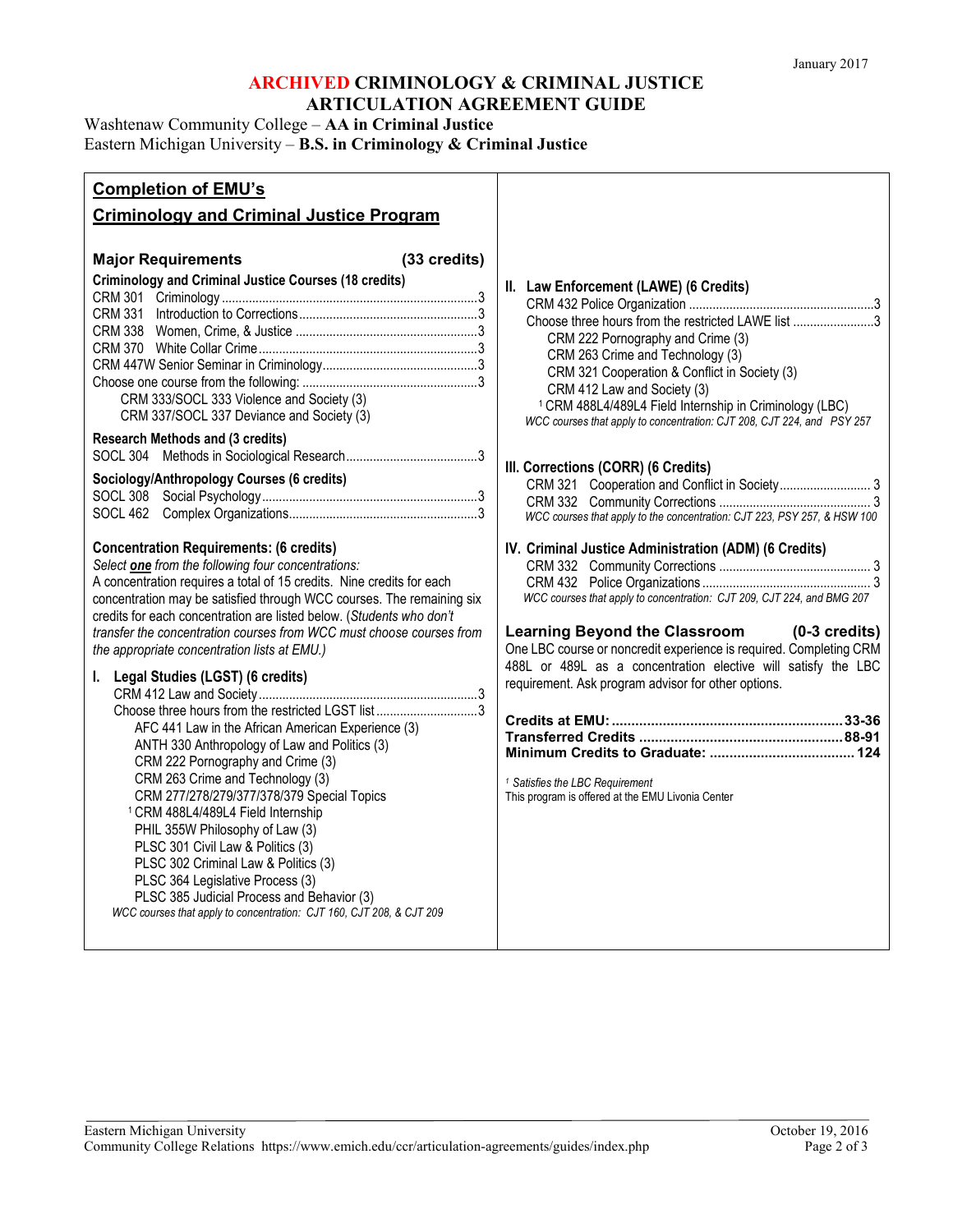Washtenaw Community College – **AA in Criminal Justice** Eastern Michigan University – **B.S. in Criminology & Criminal Justice**

## **Additional Information:**

- 1. Each institution will determine the satisfaction of their individual program and degree requirements. Both WCC and EMU agree to accept transferable courses from each other and from other institutions. WCC courses indicated with an \* are required for EMU's Criminology and Criminal Justice program. Substitutions for these courses must be approved by the EMU program coordinator.
- 2. Students with the MTA endorsement on their community college transcript have satisfied EMU's General Education Core Requirements and will be required to complete only the General Education Application Requirements of one "Perspectives on a Diverse World" course, one "Learning beyond the Classroom" experience, and a "Writing Intensive" course in the major. The Perspectives on a Diverse World requirement may be transferred to EMU.

*To use the Michigan Transfer Agreement (MTA), students must have an official community college transcript, with the "MTA Satisfied" endorsement sent to EMU's Admissions Office. Students who do not have "MTA Satisfied" on their community college transcript, will be required to satisfy EMU's general education requirements as applied to transfer students. The MTA may be completed after admission to EMU, however, students should inform their advisors or they may be advised to complete additional courses for the general education program. Students who enrolled in college prior to September 2014 will have until the end of August 2019 to complete the MACRAO agreement. If already on the transcript, the MACRAO designation will be accepted at EMU after August 2019.*

- 3. A grade of "C" or better (2.0 on a 4.0 scale) is required for courses to transfer to either institution.
- 4. Under this agreement, EMU will waive the 60-hour rule and require that a minimum of 30 credit hours must be completed at EMU, of which 15 hours must be in program requirements at the 300-level or above. Of the last 30 hours completed before graduating, a minimum of 10 credit hours must be in courses offered by EMU. A minimum of 124 credit hours is required for graduation. Transfer courses listed in this guide may be completed at the most opportune time for students, whether before or after admission to EMU, as long as appropriate prerequisites are satisfied.
- 5. Students must meet all admission requirements at the time of application to EMU, including submitting transcripts from all previously attended colleges. WCC students will receive equal consideration with other students for course registration and financial aid.
- 6. Students are encouraged to contact the Criminology & Criminal Justice Program Advisor at the time they apply for admission to EMU. WCC students looking for advice prior to enrolling at EMU may contact the WCC staff listed below or the EMU Office of Community College Relations. To facilitate advising and the evaluation of transcripts, sign up for this articulation agreement using the link [https://www.emich.edu/ccr/articulation](https://www.emich.edu/ccr/articulation-agreements/signup.php)[agreements/signup.php](https://www.emich.edu/ccr/articulation-agreements/signup.php) and bring a copy to all advising sessions.

### **Effective Dates: January 1, 2017 until January 1, 2020.**

This is a renewal of an agreement made in August 2003 and renewed in September of 2007 and 2010 and extended in September 2013. Students who began this program prior to the new effective date have the option of changing to this guide or may follow the guide they started under for up to seven years. If this agreement is not renewed at the end of the effective period, students who already began the program at WCC will have an additional three years to be admitted to EMU under the terms of the agreement..

### **Contacts:**

#### **Washtenaw Community College <b>Eastern Michigan University**

GM 300, 734.973.3689 712 Pray-Harrold; 734.487.0012; [rawalsh@wccnet.edu](mailto:rawalsh@wccnet.edu) [mhoracem@emich.edu](mailto:mhoracem@emich.edu)

Ruth Walsh, Chair, Public Service Careers Marilyn Horace-Moore, Department Advisor

Community College Relations Colleen Kibin 734.487.6577; [ccr\\_office@emich.edu](mailto:ccr_office@emich.edu)